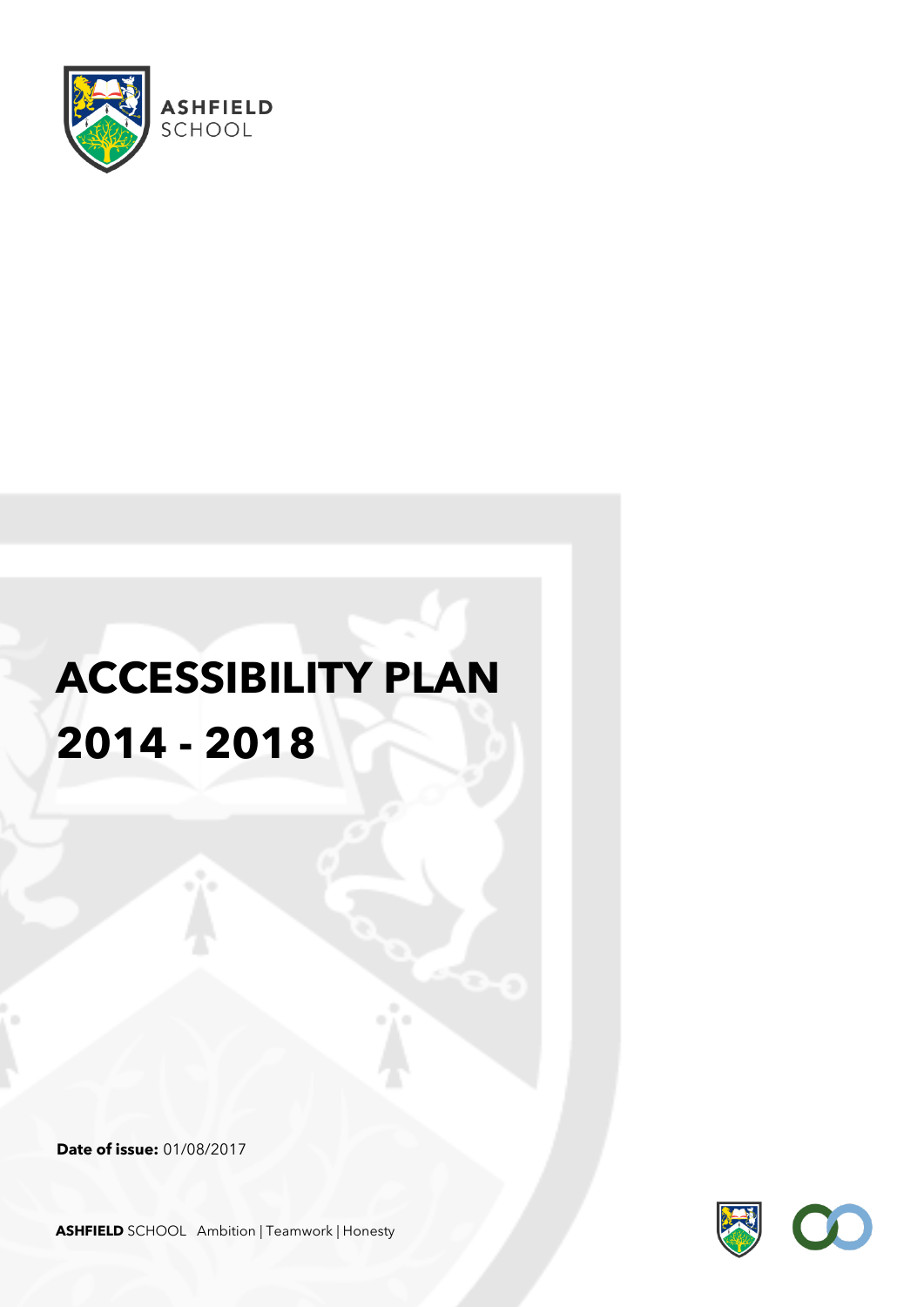**Definition of Disability** as defined by the Disability Discrimination Act 1995

"A person has a disability if he or she has a physical or mental impairment that has a substantial and long-term adverse effect on his or her ability to carry out normal day to day activities."

## **Introduction**

Ashfield School endeavours to comply with its duties under Part 4 of the Disability Discrimination Act 1995 (DDA), as amended, by the SEN and Disability Act 2001 (SENDA) and observes the DfES guidance provided in "Accessible School: Planning to increase access to schools for disabled students' as issued in July 2002 and the Equality Act 2010 by:

- not treating disabled students less favourably for a reason related to their disability;
- making reasonable adjustments for disabled students so that they are not at a substantial disadvantage;
- planning to increase access to education for disabled students.

The Accessibility Plan sets out the school's proposals to provide an accessible environment that values and includes all students, parents and visitors regardless of their education, physical, sensory, social, spiritual, emotional and cultural needs. We are committed to challenging negative attitudes about disability, accessibility and to develop a culture of awareness, tolerance and inclusion. The Accessibility Plan will contain relevant actions to increase access to education for students, staff and visitors in the three areas required by:

- increasing the extent to which disabled students can participate in the school curriculum / after- school clubs / leisure and cultural activities / school visits.
- improving access to the physical environment of the school and the physical aids available so as to increase the extent to which disabled students can take advantage of education and associated services;
- improving the delivery of written information that is provided in writing for students who are not disabled.

Compliance with this legislation and guidance complements the ethos of the school in its aim to reduce barriers and to increase access to the curriculum / school activities for both current and prospective students and it serves to enhance both the Equal Opportunities and SEN Policies.

### **Statement of Intent**

In its aims "to develop effective and independent learners who achieve their full potential" and "to develop a positive learning environment for all" the school will:

- involve staff, students and parents in the development of the plan to help create a sense of ownership of the plan;
- support and provide training for governors and staff to enable them to perform their duties as required so that they understand and implement the requirements of the legislation and guidance;
- resource, implement, monitor / review and revise the Accessibility Plan as required, so as to address the increasing and changing needs of current and prospective disabled students;
- publish information about the Accessibility Plan in the governors' annual report to parents.
- all staff will have access to the plan on the School Staff Portal and hard copies will also be made available as required;
- recognise and value parents' knowledge of their child's disability and the effect it has on his/her ability to carry out normal activities;
- respect parents' and the student's right to confidentiality;
- develop action plans on the key aspects of accessibility and ensure that these are reviewed annually during the summer term by school staff and governors and that new plans will be drawn up every 3 years.

The School's complaints procedure covers the Accessibility Plan.

The Accessibility Plan will be monitored by OFSTED as part of their inspection process.

The Accessibility Plan should be read in conjunction with the following policies, strategies and documents:

• Curriculum

**ASHFILED** SCHOOL Ambition | Teamwork | Honesty

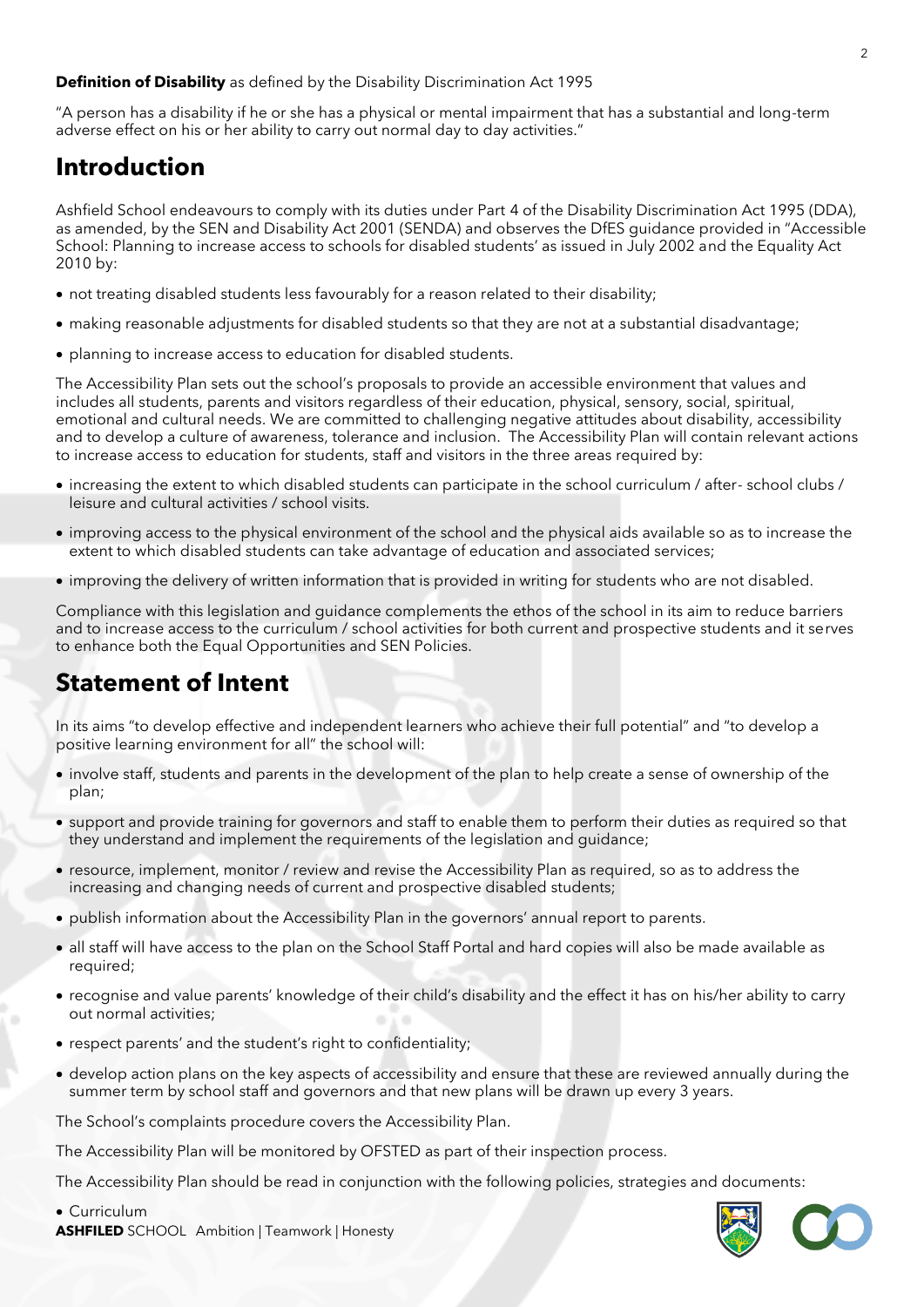- Equal Opportunities and Diversity
- Staff Development
- Health and Safety
- Inclusion
- Special Needs
- Behaviour Management
- School Improvement Plan
- Asset Management Plan
- School Brochure and Mission Statement
- Teaching and Learning

**Date of plan………………………………………………….. Date of review of plan……………………………………… The plan was drawn up by (a working group comprising):…......................................... The following were consulted on the draft plan:**

**The plan was approved by the governing body on:**

**The plan is also available in the following formats: school web site; intranet – school portal; by e-mail, enlarged print version etc. when requested.**

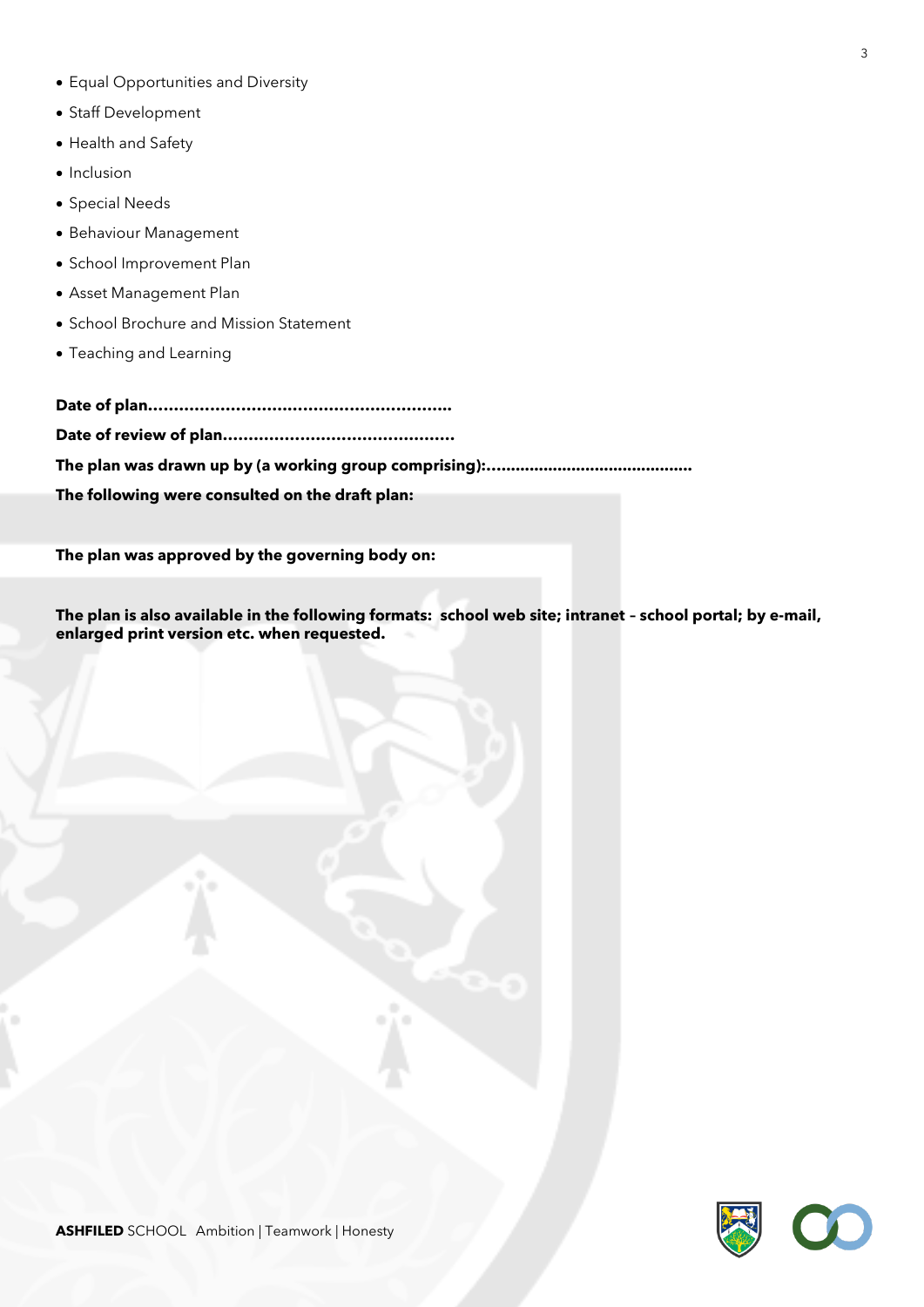## **Accessibility Plan: Increasing extent to which all students can participate in school curriculum**

| <b>TARGETS</b>                                                                              | <b>STRATEGIES</b>                                                                                                                                                                                                                                                                                                                             | <b>TIMEFRAMES</b><br>(Short / Medium /<br>Long Term) | <b>OUTCOME</b>                                                                                                                                                                                                                                                                               | <b>GOALS ACHIEVED</b> |
|---------------------------------------------------------------------------------------------|-----------------------------------------------------------------------------------------------------------------------------------------------------------------------------------------------------------------------------------------------------------------------------------------------------------------------------------------------|------------------------------------------------------|----------------------------------------------------------------------------------------------------------------------------------------------------------------------------------------------------------------------------------------------------------------------------------------------|-----------------------|
| Improve the quality of teaching and<br>learning                                             | To develop effective and<br>independent learners who<br>achieve their full potential                                                                                                                                                                                                                                                          | On-going                                             |                                                                                                                                                                                                                                                                                              |                       |
| Improve the rate of progress so that all<br>students make or exceed 3 levels of<br>progress | To maintain, develop and<br>embed operational data<br>tracking processes.<br>Students given quality, written<br>feedback in workbooks and<br>assessments. Feedback acted<br>on to allow students to make<br>high levels of progress.<br>Exam concessions managed to<br>ensure to ensure that all<br>students have best chance of<br>achieving |                                                      | More students meeting or<br>exceeding expected levels of<br>progress<br>Results in August 2015 - 18<br>More Post 16 students complete<br>within a paced and structured<br>timeframe.<br>Quality feedback and student<br>responses seen in books.<br>All teachers following marking<br>policy |                       |
| Develop appropriate curriculum<br>pathways to meet needs of all students                    | Continue to develop resources<br>for teaching in line with<br>national changes.<br>Ensure electronic workbooks<br>are<br>set up and maintained in SIMS.<br>Develop and provide progress<br>and attainment analysis data<br>for staff.<br>Initiate ASD provision to<br>ensure the progress and<br>socialisation of ASD students.               |                                                      | More students accessing /<br>achieving appropriate pathways.<br>Electronic reading devices and e-<br>books in library and ASC<br>resource Centre.<br>More Post 16 courses are<br>introduced embedded.                                                                                        |                       |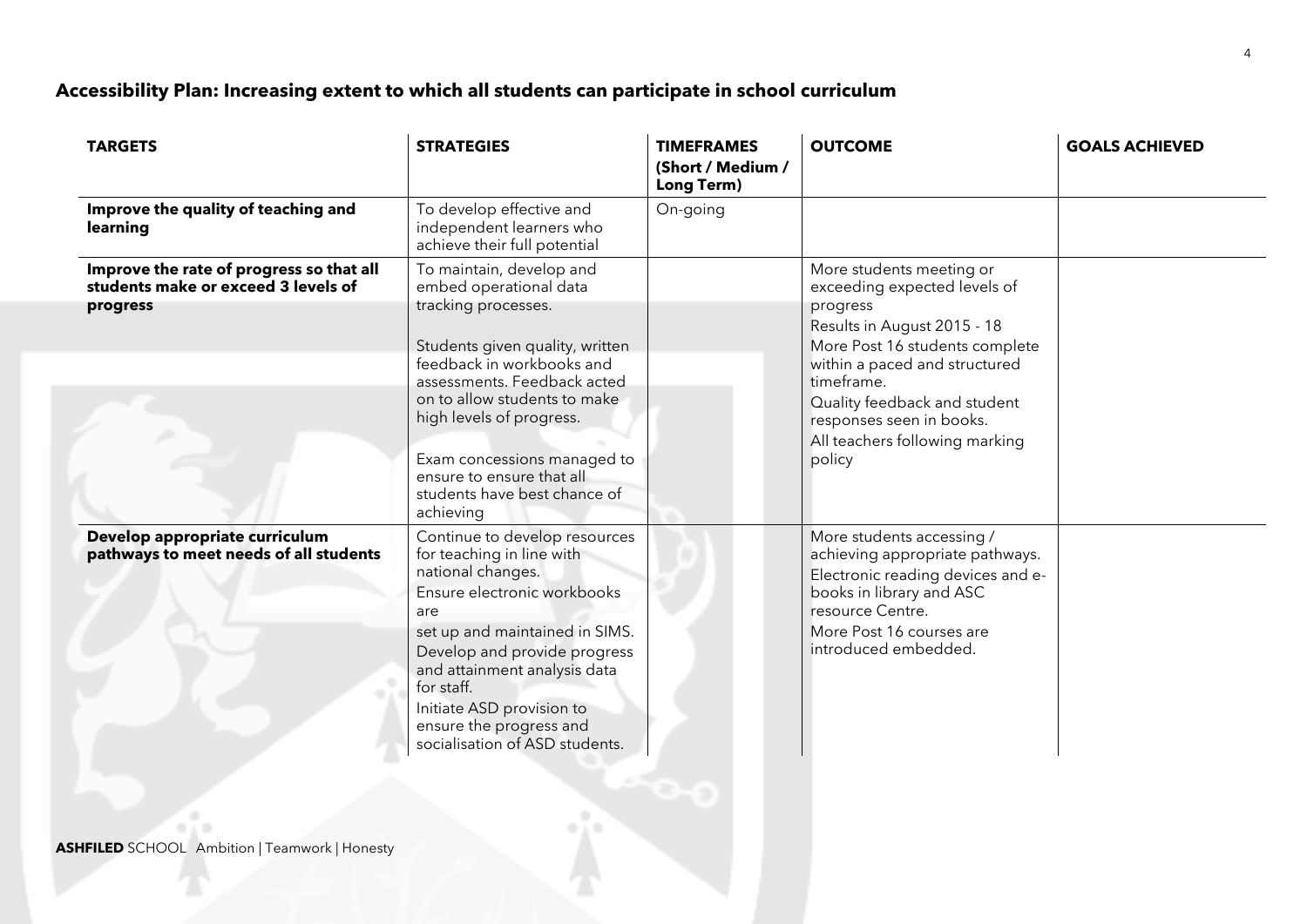| <b>Ensure that all conditions for effective</b><br>learning and maximising progress are in<br>place                                        | Increase ICT provision on-site<br>for staff and students<br>Focus on improving the<br>consistency of marking with<br>particular reference to students<br>knowing how to improve.<br>All members of staff<br>responsible for display boards<br>and ensuring that they are up<br>to date<br>ASPIRE values more explicitly<br>defined and evident across the<br>teaching of PDE. | Teachers are 'ready to teach' and<br>students are 'ready to learn'.<br>Improved attitudes, reduced<br>behaviour incidents / low level<br>disruption.<br>Improved learning environment.<br>Improved quality and consistency<br>of marking.<br>Quality and quantity of display<br>work in rooms increased that<br>support learning, progress and<br>literacy.<br>Staff feel more empowered with<br>innovation.<br>Consistent best practice is<br>embedded. |  |
|--------------------------------------------------------------------------------------------------------------------------------------------|-------------------------------------------------------------------------------------------------------------------------------------------------------------------------------------------------------------------------------------------------------------------------------------------------------------------------------------------------------------------------------|----------------------------------------------------------------------------------------------------------------------------------------------------------------------------------------------------------------------------------------------------------------------------------------------------------------------------------------------------------------------------------------------------------------------------------------------------------|--|
| Develop high performing teams who<br>focus diligently on delivering the best<br>possible provision and outcomes for all<br><b>learners</b> | Consistent classroom<br>expectations.                                                                                                                                                                                                                                                                                                                                         | Evidence of more' visible<br>'leadership and improved<br>teaching / performance.<br>More effective meetings and<br>improved communications within<br>faculty teams.<br>PP students participating in a<br>wider range of extra-curricular<br>activities e.g. music tuition,<br>school trips, out of hours<br>provision etc.                                                                                                                               |  |
| <b>Promoting equality for all</b>                                                                                                          | All staff made aware of Gender<br>/ Disability Equality Duty.<br>Access for school community.<br>Expand Inclusion facilities and<br>staffing<br>Identify and address access<br>issues re- equipment, lesson<br>content, trips etc.                                                                                                                                            | Appointment of appropriately<br>trained staff<br>Train staff in specialist areas e.g.<br>moving and handling;<br>Dyslexia staff training<br>Improved provision relevant in<br>classrooms                                                                                                                                                                                                                                                                 |  |
|                                                                                                                                            |                                                                                                                                                                                                                                                                                                                                                                               | Staff aware of students needs                                                                                                                                                                                                                                                                                                                                                                                                                            |  |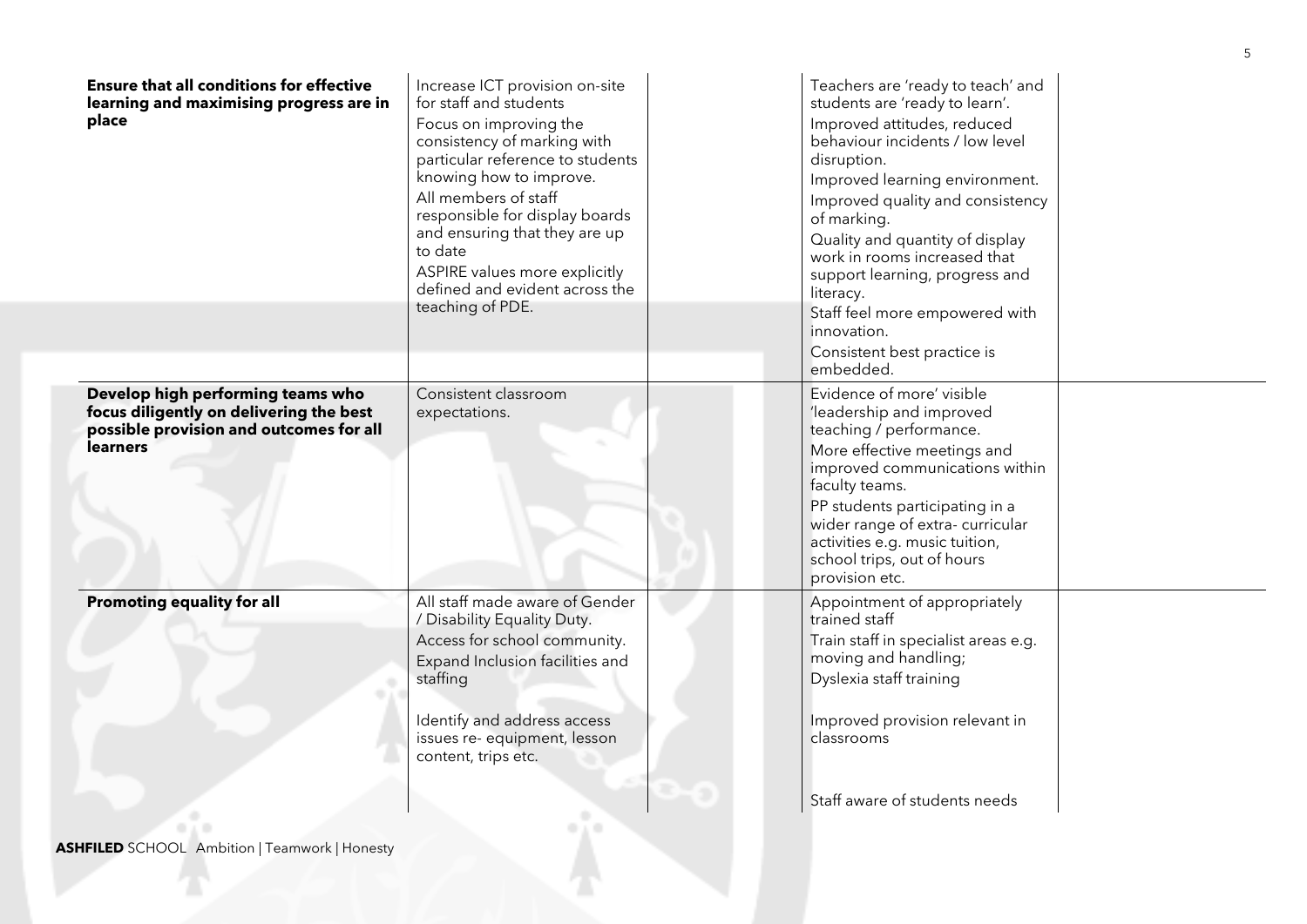|                                                                                                             | Review identification of<br>disabled students and how<br>staff are made aware of needs<br>Introduce disability awareness<br>day                                                                                                   | Identify, deliver and embed staff<br>training                                                                                                                    |
|-------------------------------------------------------------------------------------------------------------|-----------------------------------------------------------------------------------------------------------------------------------------------------------------------------------------------------------------------------------|------------------------------------------------------------------------------------------------------------------------------------------------------------------|
| <b>Eliminate discrimination</b>                                                                             | Disabled people have privacy                                                                                                                                                                                                      | Increase in facilities specifically<br>for the disabled                                                                                                          |
| <b>Eliminate harassment</b>                                                                                 | Anti-bullying review                                                                                                                                                                                                              | Reduce number of bullying<br>incidents annually                                                                                                                  |
| <b>Promote positive attitudes</b>                                                                           | Ensure staff are trained in<br>needs of disabled students and<br>specialist equipment<br>Review PDE curriculum to<br>increase promotion of<br>disabilities<br>Increase reference to<br>disabilities in displays /<br>publications | Increased staff awareness and<br>training.<br>Appropriate use of specialist<br>equipment<br>Positive references around school<br>Raise awareness of disabilities |
| <b>Encourage participation in public life</b><br>e.<br><b>ASHFILED</b> SCHOOL Ambition   Teamwork   Honesty | Review access to visits trips and<br>residentials<br>Continue to develop<br>relationships with special<br>schools / community groups                                                                                              | Disabled students have access to<br>school visits / trips / residentials<br>Number of disabled users<br>accessing school facilities<br>increasing annually       |

6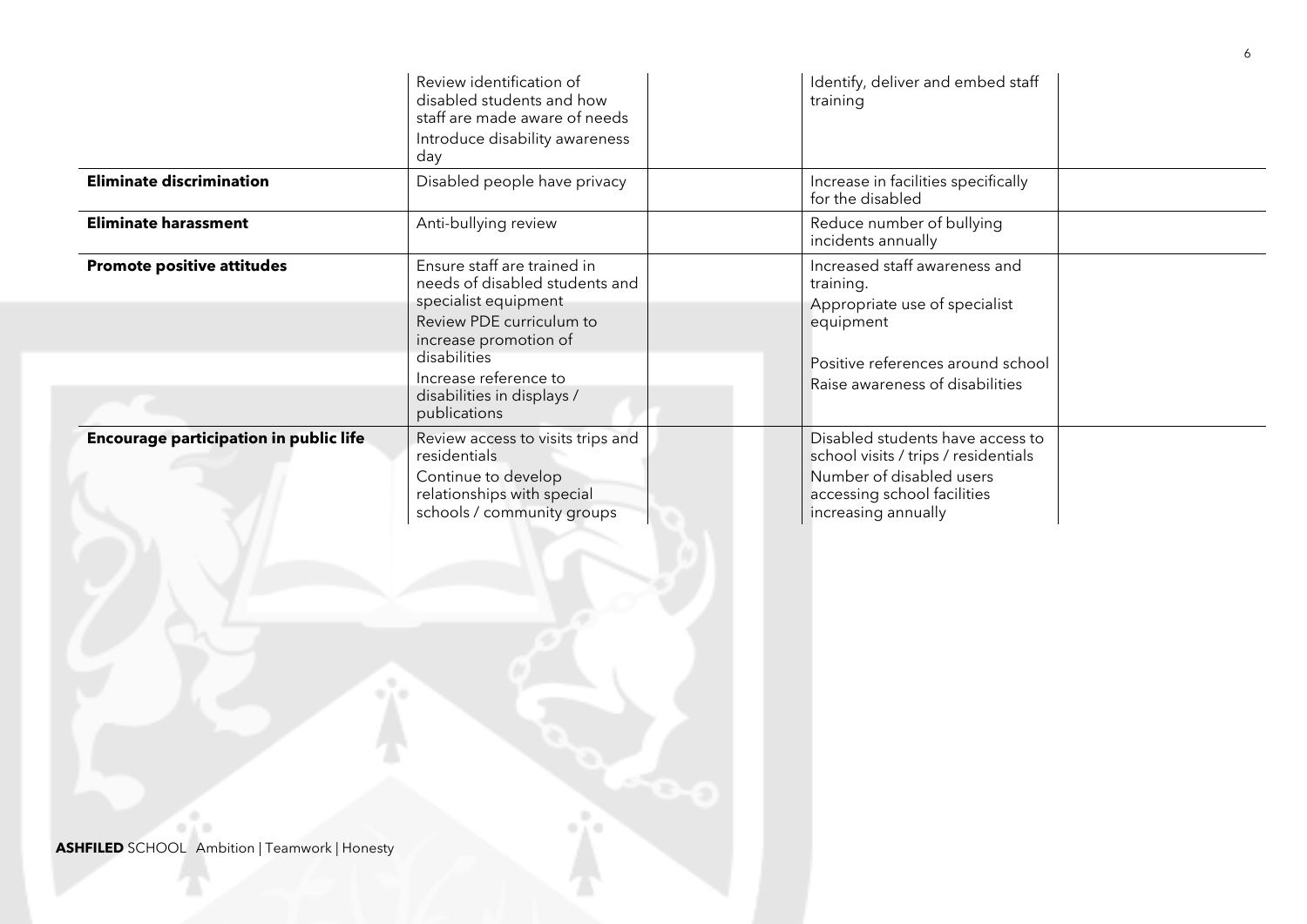#### **Accessibility Plan: Improving physical environment of school to increase extent to which disabled students can take advantage of education and associated services**

| <b>TARGETS</b>                                                                                                                                                                                     | <b>STRATEGIES</b>                                                                                                                                                                                                                                                                                                                          | <b>TIMEFRAMES</b><br>(Short / Medium /<br>Long Term)                         | <b>OUTCOME</b>                                                                                                                                                     | <b>GOALS ACHIEVED</b> |
|----------------------------------------------------------------------------------------------------------------------------------------------------------------------------------------------------|--------------------------------------------------------------------------------------------------------------------------------------------------------------------------------------------------------------------------------------------------------------------------------------------------------------------------------------------|------------------------------------------------------------------------------|--------------------------------------------------------------------------------------------------------------------------------------------------------------------|-----------------------|
| <b>Planned refurbishments to accommodate</b><br>needs of students and staff so far as<br>existing buildings allow e.g. colour<br>schemes, positioning of white boards,<br>types of blackout blinds |                                                                                                                                                                                                                                                                                                                                            |                                                                              |                                                                                                                                                                    |                       |
| Improve emergency egress for those with<br>disabilities from ground floor rooms via<br>fire doors (e.g. by building ramps)                                                                         | Review and improve access /<br>egress to first floor.<br>Increase access to moving<br>and handling / emergency<br>egress training for staff                                                                                                                                                                                                | On-going                                                                     | Continued replacement of slab<br>surfaces with smooth surfaces<br>Improved egress / egress - with<br>more ramped exits with<br>handrails                           |                       |
| Improved access / egress to site                                                                                                                                                                   | Audit access / egress to / from<br>building<br>Rolling programme for<br>maintenance and safe-edging<br>Pedestrian crossing areas for<br>main driveway<br>Dedicated covered area for<br>students awaiting taxis<br>Review fire evacuation<br>procedures<br>Improved access using tactile<br>slabs for blind / visually<br>impaired students | On-going<br>Annually and after<br>building works /<br>renovation<br>On-going | Well maintained steps and<br>railings.<br>Safer edges.<br>H&S audit / governors reports.<br>Improved access for disabled<br>students at fire evacuation<br>routes. |                       |
| Improve working environment for students<br>with physical & sensory impairment                                                                                                                     | Review provision for DED in<br>classrooms / workshops                                                                                                                                                                                                                                                                                      | On-going                                                                     | Needs identified and provision<br>in place                                                                                                                         |                       |
| Improved communication throughout site                                                                                                                                                             | Review of communicating with<br>key staff at all times                                                                                                                                                                                                                                                                                     | On-going                                                                     | Increased use of radio contact<br>between staff e.g.<br>LPA Team / caretakers                                                                                      |                       |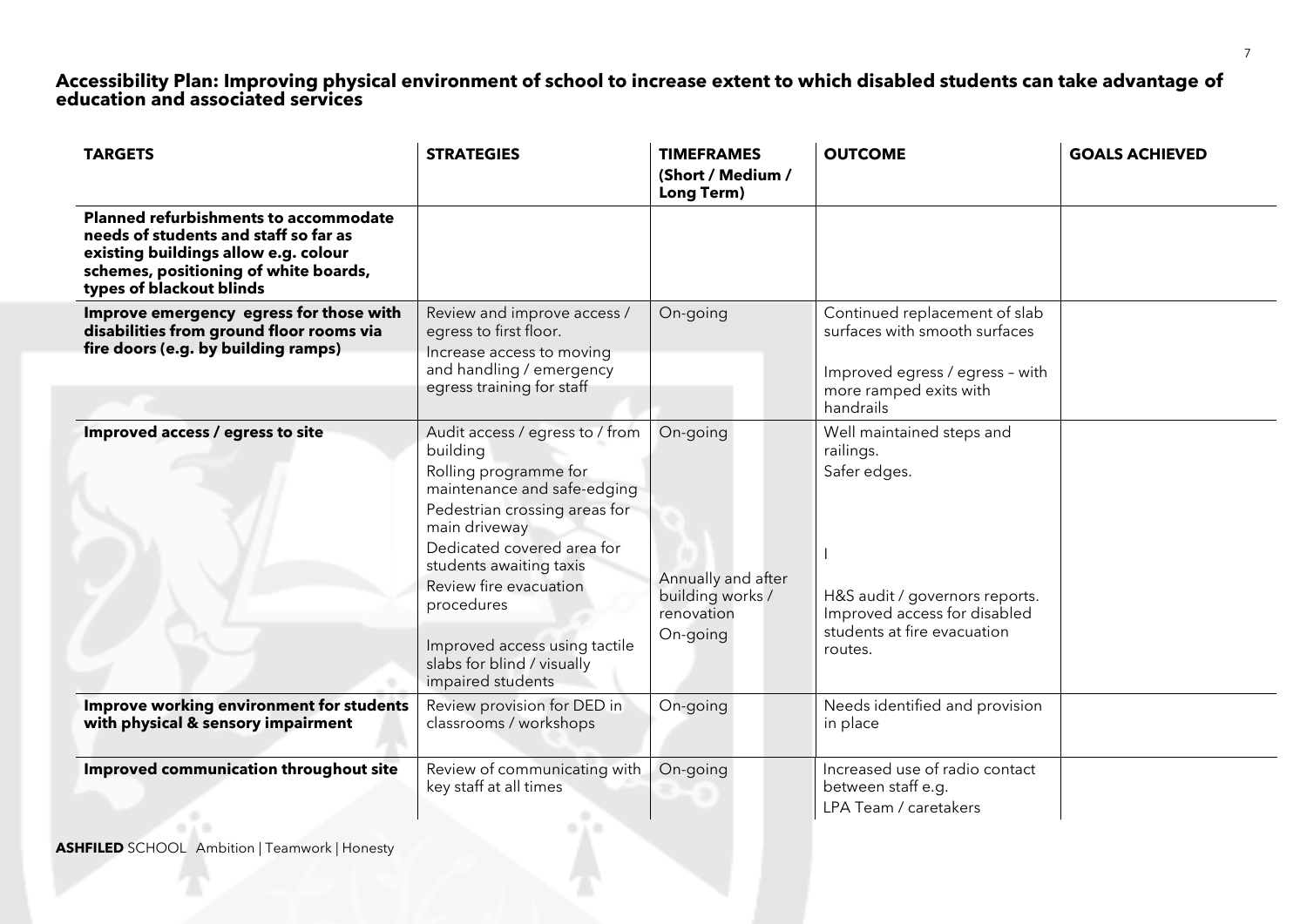| <b>Fire Alarm</b>    | Continue to develop<br>separation of alarm systems to<br>facilitate zoning.<br>Explore installation of visual<br>alarms | During<br>refurbishment / new<br>build | Alarms zoned.<br>Visual alarms installed                                                                                |  |
|----------------------|-------------------------------------------------------------------------------------------------------------------------|----------------------------------------|-------------------------------------------------------------------------------------------------------------------------|--|
| <b>IPAs/RAs/PEEP</b> | Introduce for permanently<br>and temporary disabled staff<br>and students as required                                   | On-going                               | IPAs / RAs / PEEPs in place and<br>up to date as required for<br>students / staff with temporary /<br>life disabilities |  |